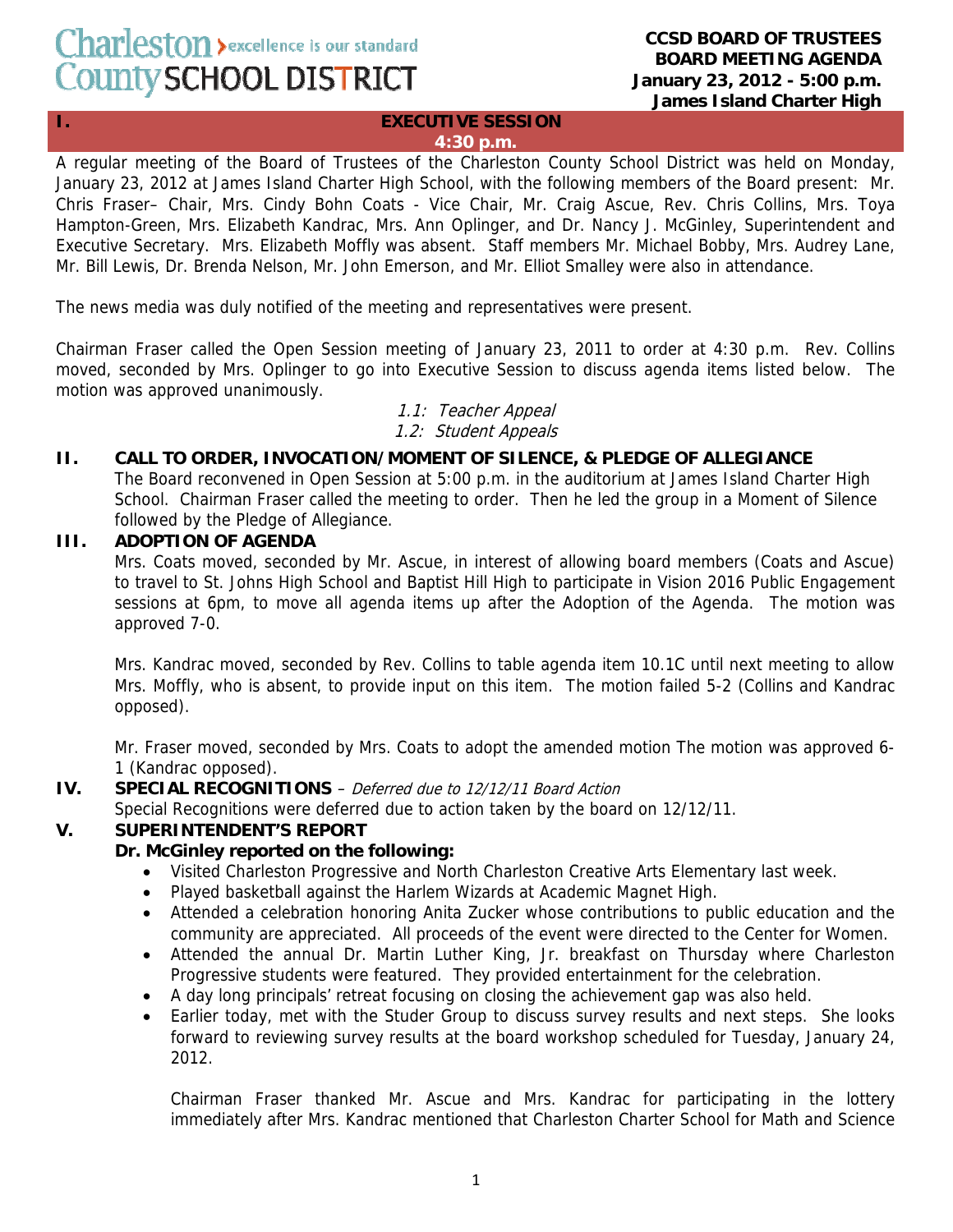had a lottery drawing on Saturday

## **VI. VISITORS, PUBLIC COMMUNICATIONS -** See item XIII (12/12/11 Board Action)

# **VII. APPROVAL OF MINUTES/EXECUTIVE SESSION AGENDA ITEMS**

### **7.1: Open Session Minutes of January 9 2012**

Mrs. Kandrac moved, seconded by Rev. Collins, approval of the Open Session Minutes of January 9, 2012 with necessary corrections. The motion was approved 5-0.

Note: Mr. Ascue and Mrs. Coats left the meeting to travel to St. Johns and Baptist Hill High before this vote took place.

## **7.2: Motions of Executive Session of January 23, 2012**

 Chairman Fraser announced that no actions were taken and agenda item 1.1: Teacher Appeal was pulled. A Special Called meeting will be held on 1/24/12 immediately after the Board workshop.

Also, the Board identified a date to hear the two latter appeals.

### **7.3: Financial Minutes of January 9, 2012**

Mrs. Kandrac moved, seconded by Rev. Collins to approve the Financial Minutes of January 9, 2012. The motion was approved 5-0.

Note: Mr. Ascue and Mrs. Coats left the meeting to travel to St. Johns and Baptist Hill High before this vote took place.

**VIII. CAE UPDATE -**Deferred due to 12/12/11 Board Action

**IX. MANAGEMENT REPORT(S) -**Deferred due to 12/12/11 Board Action

### **X. COMMITTEE REPORT(S)**

### **10.1: Audit & Finance Committee**

#### **A. 2012 Proposed Audit Plan**

The Board received the 2012 Proposed Audit Plan as information. No action was taken.

#### **B. Request to Utilize FY 2012 FCO**

On behalf of the Audit and Finance Committee, Mrs. Coats moved approval of the recommendation to use FY2012 FCO Facility Maintenance Funds (contingency and other project savings) to cover restrooms renovations for James B. Edwards after project is bid and contractor award is approved by the Board. The motion was approved 6-1 (Kandrac opposed). Note: Mr. Ascue and Mrs. Coats voted on this item before leaving the meeting.

Mrs. Kandrac asked Mr. Bobby about the revision stating that details were missing. Mr. Bobby referred the question to Mr. Troy Williams to elaborate on the scope of the project. Mr. Williams said today's discussion is about the restrooms at JB Edwards. Mrs. Kandrac asked about the principal who was hired to oversee J.B. Edwards in 2009. Mr. Williams said Principal Francine Mitchell, requested ceramic tiles. Mrs. Kandrac asked if the new principal knew anything about surplus funds. Mr. Williams said she didn't. However, he searched and found funds left over from other projects after receiving the request. Mrs. Kandrac said \$275,000 was too much money for restrooms. Then she asked the number of restrooms. Mr. Williams said the actual cost was \$100,000 for restrooms. The rest is for other renovations at James B. Edwards—painting and cabinetry. Mrs. Kandrac asked about CCSD staff members listed on the documentation provided. She said the request reminded her of the surplus funds that was used to renovate the Office of Human Resource. The recommendation which was initially denied was later approved by some board members.

Rev. Collins asked if all the restrooms in school were being replaced. Mr. Williams said all student restrooms were being replaced. Rev. Collins asked about the architectural work. Mr. Williams said the architect work had already been done.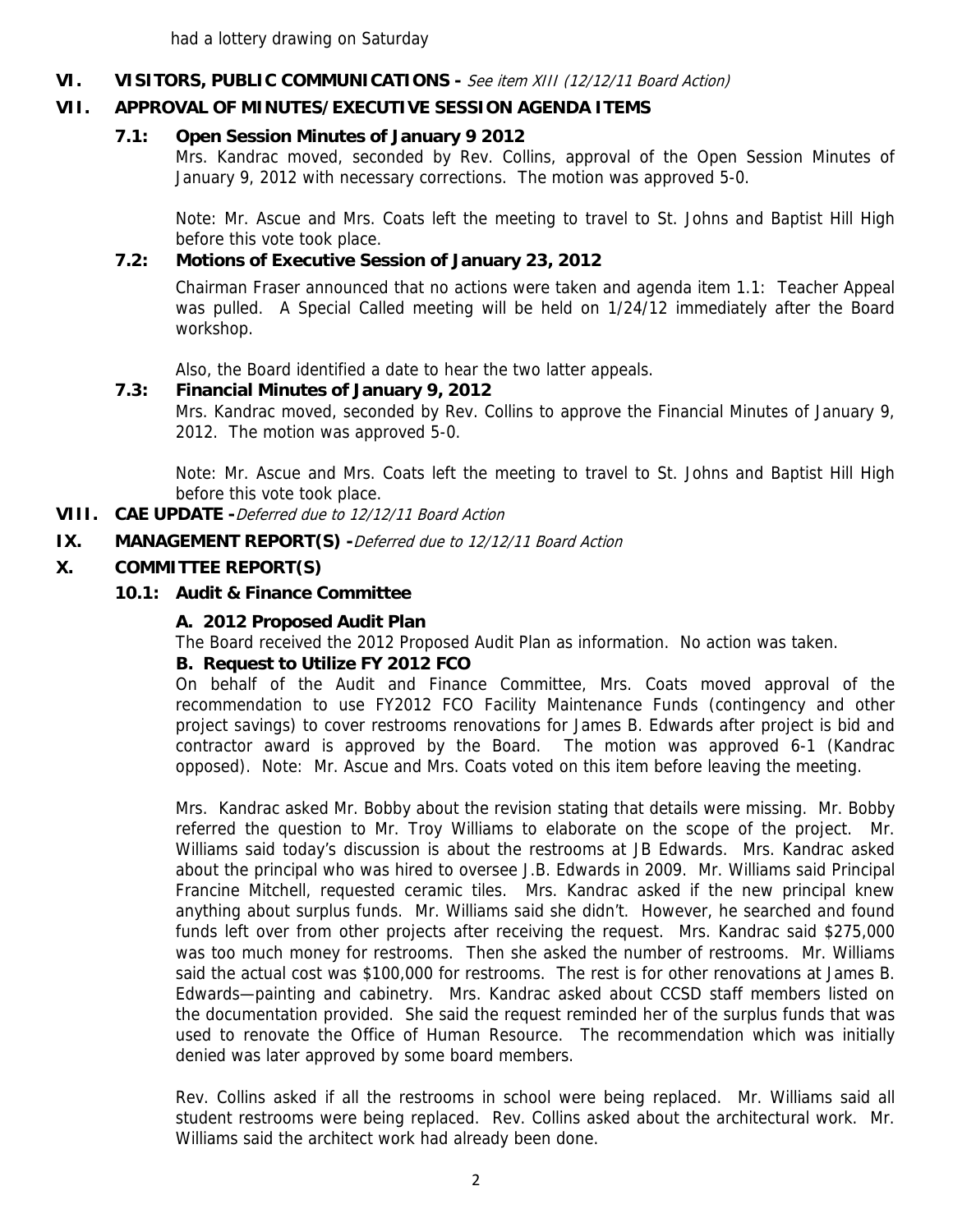Mrs. Coats said Mr. Eric Cook presented information at the Audit and Finance Committee meeting that Mrs. Kandrac attended. She asked about FCO funds allocated to Head Start and why those funds weren't going back to those school projects. Mr. Williams said funds were allocated to other projects on the approved FCO list. Mr. Bobby said QSAB funds would be used for larger projects. FCO funds will cover smaller projects.

Rev. Collins asked if it was normal for new principals to make changes to existing projects. Mr. Bobby said principal input is solicited. However, the district has standards in place. The principal asked staff to expand the work to cover replacement of floors. Staff is trying to provide equity and address needs at schools at the end of the line rather than making them wait.

Mr. Ascue said presentation at the recent Audit and Finance Committee meeting mentioned the cost of the restroom work - \$100,000. Dr. McGinley said because the school is approximately 40 years old and the restrooms need to be renovated. It has nothing to do with cosmetics.

Mrs. Kandrac responded to Mrs. Coats' earlier comment stating she was not at the Audit and Finance meeting. Therefore, she did not meet Mr. Cook. Then she said it was disturbing that the summer of 2010 the principal at Mt. Pleasant Academy chose tile colors for school and later requested the work be redone within weeks. She said the cost was close to \$10,000 was just to move furniture during Christmas holidays to redo flooring. She said the mistake was not made by the principal or Armstrong (tile provider), but other administrators. She suggested that something similar could happen at J.B. Edwards. Mr. Bobby said the tile selection was not being made by the principal at J. B. Edwards ES and are based on the district's construction standards. About the Mt. Pleasant flooring, Mr. Bobby said one would have to go back to the stakeholder to determine and after a while it was obvious that the floor was not working so a decision was made to correct it. Mrs. Kandrac said the principal chose the color but someone else chose the material.

**C. Adoption of Revised Methods for Handling Surplus, Grounds and Facilities** 

On behalf of the Audit and Finance Committee, Mrs. Coats moved approval of the recommendation to adopt the revised practices and procedures for the District's handling of surplus inventory of grounds and/or buildings. The motion was approved 6-1 (Kandrac opposed).

Mrs. Coats said the recommendation updates an existing policy. Mrs. Kandrac asked why this document did not go to the Policy Committee. Mr. Fraser replied that it is a policy for the Policy Committee. Mr. Bobby added, on 10/26/2009 the board adopted it. However, it was not a policy. He said what the version the board adopted then was more restrictive than state statutes. The recommendation simply says there are two pathways--private sale or public sale. All would have to come to the board for approval. He said this is a better process that what CCSD had before. Mrs. Kandrac questioned why another attorney was hired to do this work. Mr. Bobby said he knew that the individual, Attorney Crooks, hired has done a lot of the district's work in this area and worked for the City of Charleston. Then he referred the question to Mr. John Emerson. Mrs. Kandrac asked about surplus properties and the possibility of staff needing surplus property for future needs. Mr. Bobby said the revision provides assurance because it would have to come before the board for approval. She said she and Rev. Collins asked about being present for bid openings and they asked staff to notify accordingly.

Mr. Emerson said hiring outside attorneys is a standard process for organizations the size of CCSD and one lawyer could not do all the work alone. He prefers using lawyers with expertise in that area. Mrs. Kandrac asked how the district funded outside attorneys. Mr. Emerson said